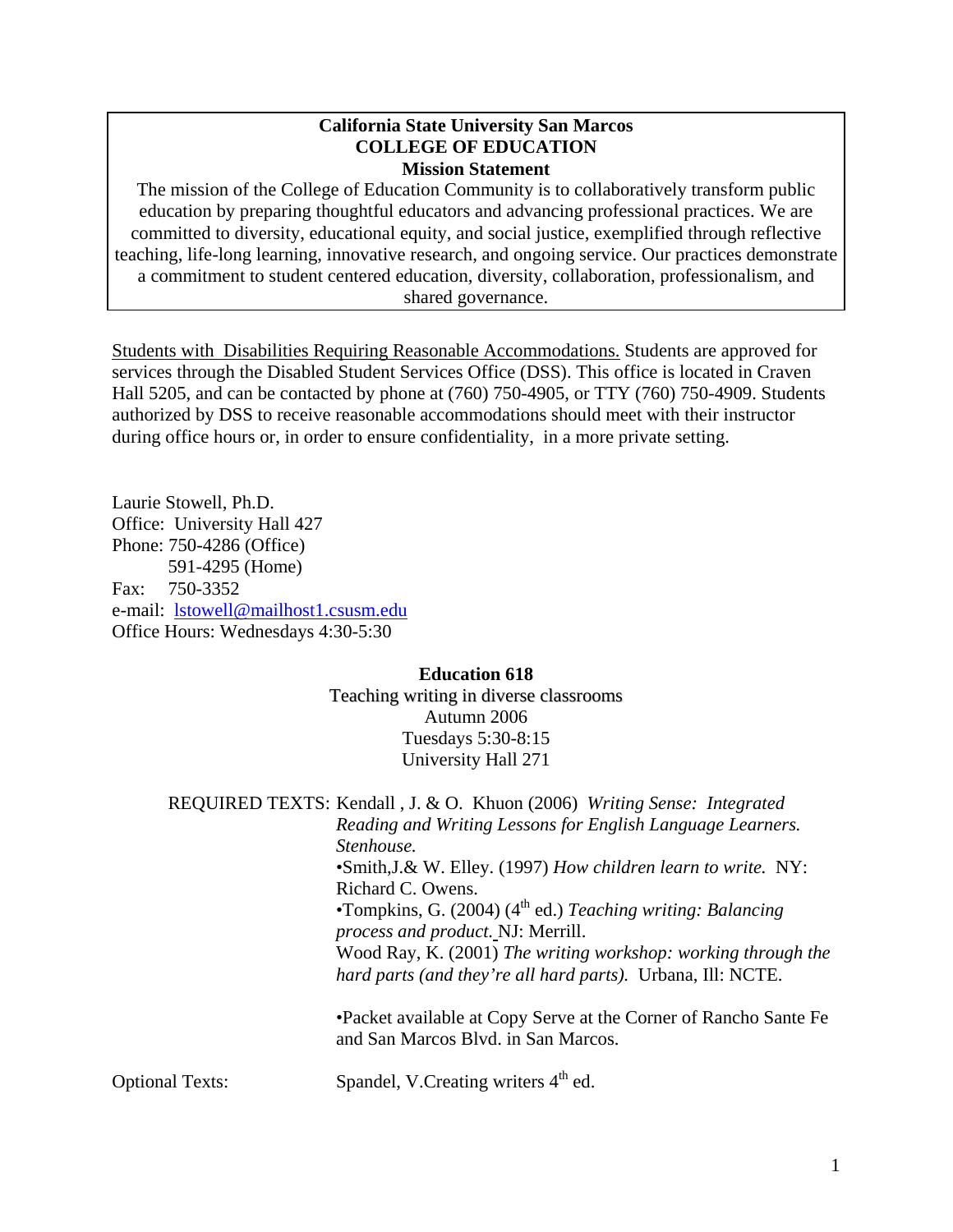## **OVERVIEW:**

 This course is an advanced study of the teaching of writing. We will explore a wide range of topics including current theory, research and practice in writing, writing development, teaching different written forms, writing and the second language learner, the relationship between reading and writing, the conventions of writing, including spelling and assessment of writing. Because it is difficult to teach writing unless teachers are themselves writers, a good part of the course is devoted to exploring individual teachers' writing and writing process. Emphasis will be on reading and discussing current theory and research and developing appropriate writing instruction and curriculum.

## **OBJECTIVES:**

- 1. To acquaint students with current theory, research and practice in the teaching of writing in culturally and linguistically diverse  $K - 12$  classrooms.
- 2. To provide students with opportunities to increase their experiences as competent, confident writers and teachers of writing.
- **3.** To gain an understanding of how people learn to write in their first and second language
- **4.** To understand the relationship between reading and writing.
- 5. To become familiar with classroom diagnostic techniques and evaluation procedures for writing and as well as developing criteria for good writing.
- 6. To become sensitive observers of children's' writing and analyze children's writing behavior as a basis for making instructional decisions.
- 7. To develop the ability to select appropriate instructional strategies to meet the individual needs of students.
- 8. To understand how to support children's writing in different domains as outlined in the California English Reading/Language Arts standards.
- 9. To develop instructional strategies which enables students to become more competent users of the conventions of language (mechanics, grammar, usage and spelling) within the context of writing.
- 10. To provide the foundation for students to design a curriculum in which writing is used to communicate ideas, enhance thinking, develop understandings and provide enjoyment.
- 11. To develop an appreciation for the need and value of integrating writing into all areas of the curriculum
- 12. To develop a respect for each student, his/her abilities and background and the student's right to instruction that meets his or her individual needs.

## **REQUIREMENTS:**

\***PARTICIPATION**: **Attend class regularly, arrive on time**, bring assigned books to class, complete assignments and display an understanding of material read through class discussions. You are also expected to speak up and out in class, to question not only when you do not understand, but also when you disagree.

**\*COMMENT CARDS (25 PTS.)**: It is expected that everyone will do all the readings and will come to class prepared to discuss them. To come prepared, write at least 3 comments, reactions, or questions from the readings for that session on note cards or paper (the form doesn't matter). **Do not summarize**. Try to comment on more than one article. We will use these as the basis of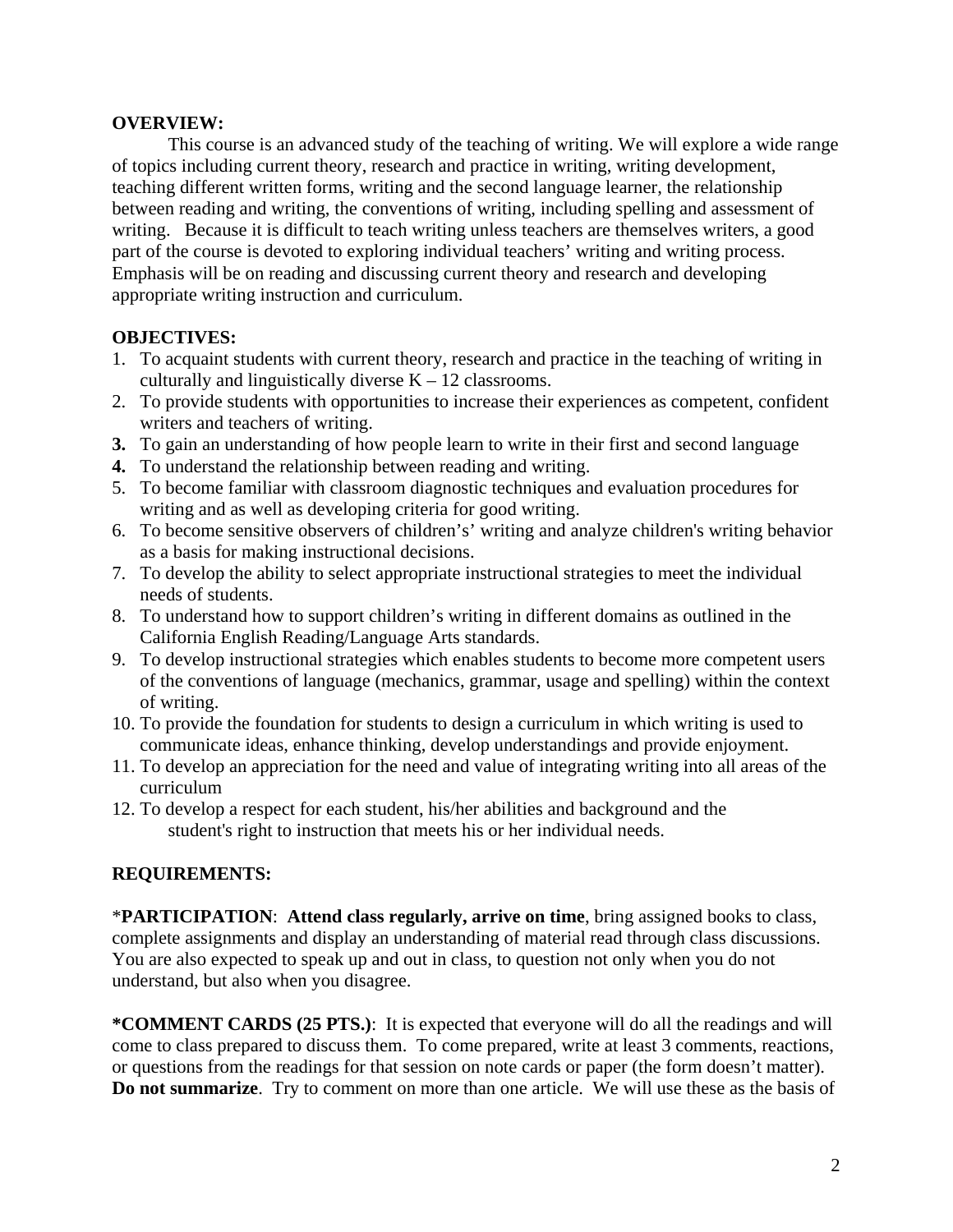our discussion at the beginning of each class. I will collect them at the beginning of each session and they should show that you have done the reading. If there are more than three articles to read besides the textbooks, you may choose which three to read and comment. You have one free pass.

**\*WRITING STRATEGY LESSON (10 pts.):** Each of you individually will present one lesson (no longer than 15 minutes please) on a writing strategy**.** Write a lesson plan and bring enough copies for the class on the day you demonstrate your lesson. These can be lessons you would teach individually, in a small group or a whole class. Make your lesson active, interesting, fun and meaningful. You can "teach" it to us as if we are your class or just talk us through it. Feel free to use the required literature for this class. You need to bring all materials the students would use. For example, if you are teaching a word choice strategy and we need to read a passage or article to find words which need to be replaced, please provide a copy of what we are to read. Be sure to ask yourself how this lesson is related to real writing. If you can't answer that, you may want to rethink your choice for a lesson. See Tompkins pgs. 80-97 for a discussion of strategies and skills as well as some examples. **DUE: Sign up** 

**\*WRITER'S NOTEBOOK (65 PTS):** Throughout the course we will be engaging in writing. During writer's workshop and on your own, you will have an opportunity to do many exploratory drafts. From these, you will select some pieces of work to develop further. Working drafts will be brought to class for conferencing, revision and editing. You will need to keep everything in a notebook and complete at least three pieces of writing. You will choose one of these to be included in a class publication. The pieces should be different genre and represent a selection of:

Description Essay Informative Report Persuasion Biography Autobiography/Memoir

Narrative Compare/Contrast Poetry Problem/Solution

## **Your notebook should contain the following items:**

- 1. A minimum of 20 dated entries: lists, thoughts, feelings, reflections, exploratory drafts, ideas for future writing, observations, quotes, found poetry, interviews, pictures, notes from readings, reminders, interesting words and phrases, whatever strikes your fancy (25 PTS.).
- 2. Showcase pieces (10 PTS.): Three final, edited pieces (with all revisions and earlier drafts also in the notebook). **Identify one of these as your submission for the class publication by attaching a post-it with the word "PUBLICATION" on it.** You will not be "graded" on the pieces of writing, only the reflection of your process.
- 3. Reflections on final pieces (20 PTS.): Answer the following questions and label in your notebook. Be as specific as possible and cite answers to support your answers when possible:

How did you get started?

What was it like writing the first draft?

What was difficult for you? What problems did you encounter? How did you solve them?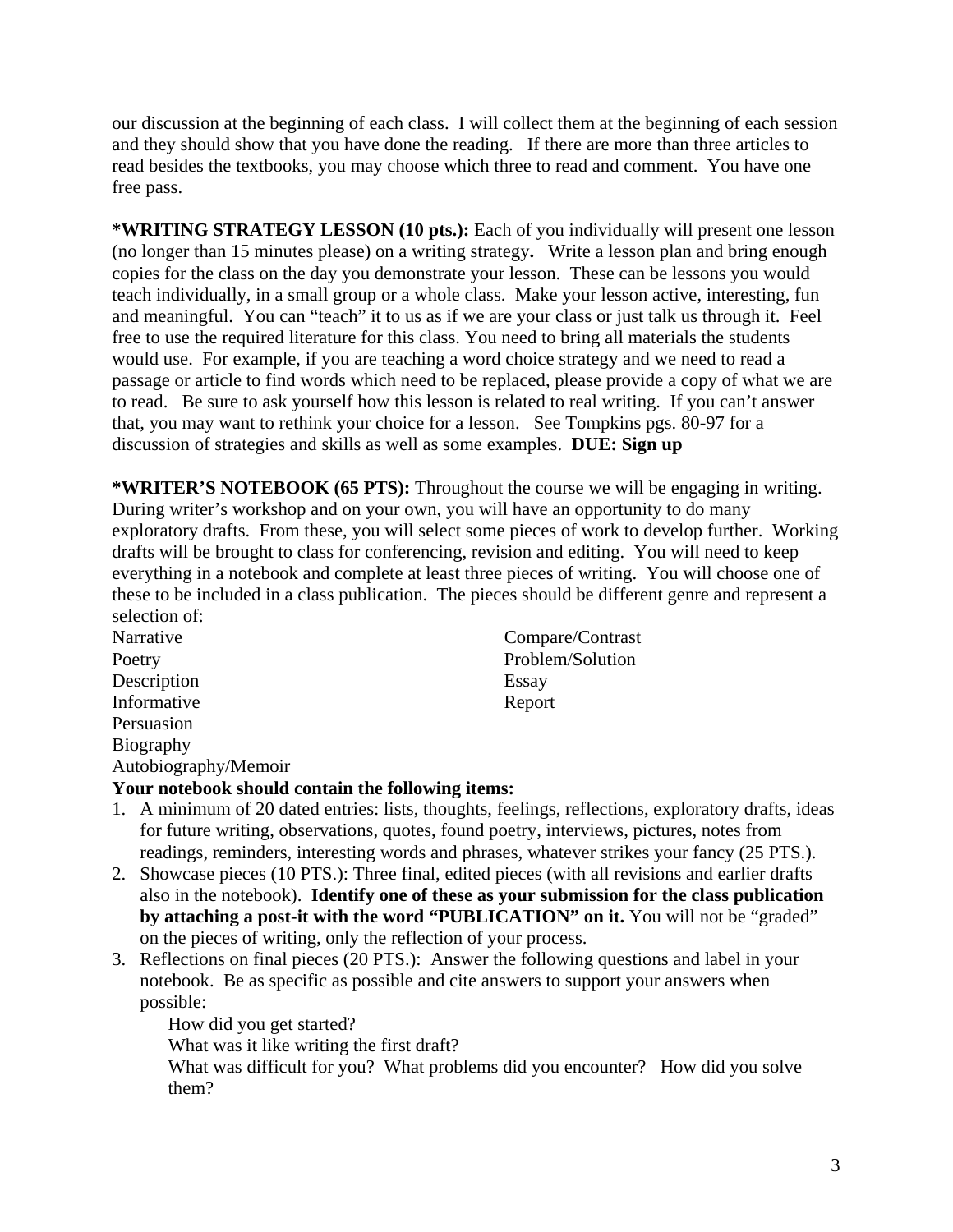What was easy?

What kinds of decisions did you have to make in the writing? What kind of revisions did you make? How did the revisions help to improve your piece? Did you consider an audience when you were writing? Who was your audience? What goals do you have for yourself as a writer and a teacher of writing? **Especially respond to:** What did you learn about fostering children's writing through this

experience?

4. Course reflection (10 PTS.): a one-page paper reflecting on your understanding of the teaching of writing at the beginning of the course and at the end of the course.

(See pages from Don Murray and Lucy Calkins about Notebooks or Daybooks) **DUE: November 29** 

**\*TAKE A ROLL OF FILM AND WRITE ABOUT IT (5 pts.)** Put a fresh roll of film in your camera (any camera, no matter how simple or fancy, will do). Go outside and, in fifteen minutes, shoot the entire roll of one inanimate object, making each shot different by varying the angle and distance. If you've got more time, try shooting your object in different light conditions throughout the day. Choose an object that is familiar to you: your house or apartment building, the tree outside your bedroom window, the statue in the park, your car. Don't worry if you don't know much about photography.

After you've finished, freewrite for five minutes about the experience of taking the pictures. What was difficult about it? What was easy? Drop the film off to be processed. We'll talk about the results on **Bring developed photos to class October 11. Reflection due October 25** 

**\*Literature and Writing (15 PTS.):** Choose at least ten (10) writing standards, subcategories of standards or goals from the Reading/Language Arts Framework and find 2-3 pieces of literature for each standard that would serve as a good model for that writing goal. (Primary teachers may want to choose fewer standards and find more literature). There should be a clear connection between the standard or goal and the piece of literature. The paper you turn in will have the standard listed and an annotation of the piece literature. **DUE November 1** :

# **\*CHOICE PROJECT (choose one) (30 PTS.) DUE November 29 :**

\***Work place literacy**: Examine the manner in which literacy (reading and writing) is used in a particular occupation. Interview two -three individuals that work in the occupation that you have selected to research. In addition you should try to spend some time observing one individual at the workplace. Both the interviews and the observations should focus on the **amount** of literacy required on the job as well as the various **purposes** for the use of literacy. Interview questions could include:

- 1. What kinds of reading and writing do you do on a daily basis?
- 2. Walk me through a day of work.
- 3. What kinds of computer related reading and writing do you do?
- 4. What kinds of professional reading and writing do you do?
- 5. Do you have to write to keep your job?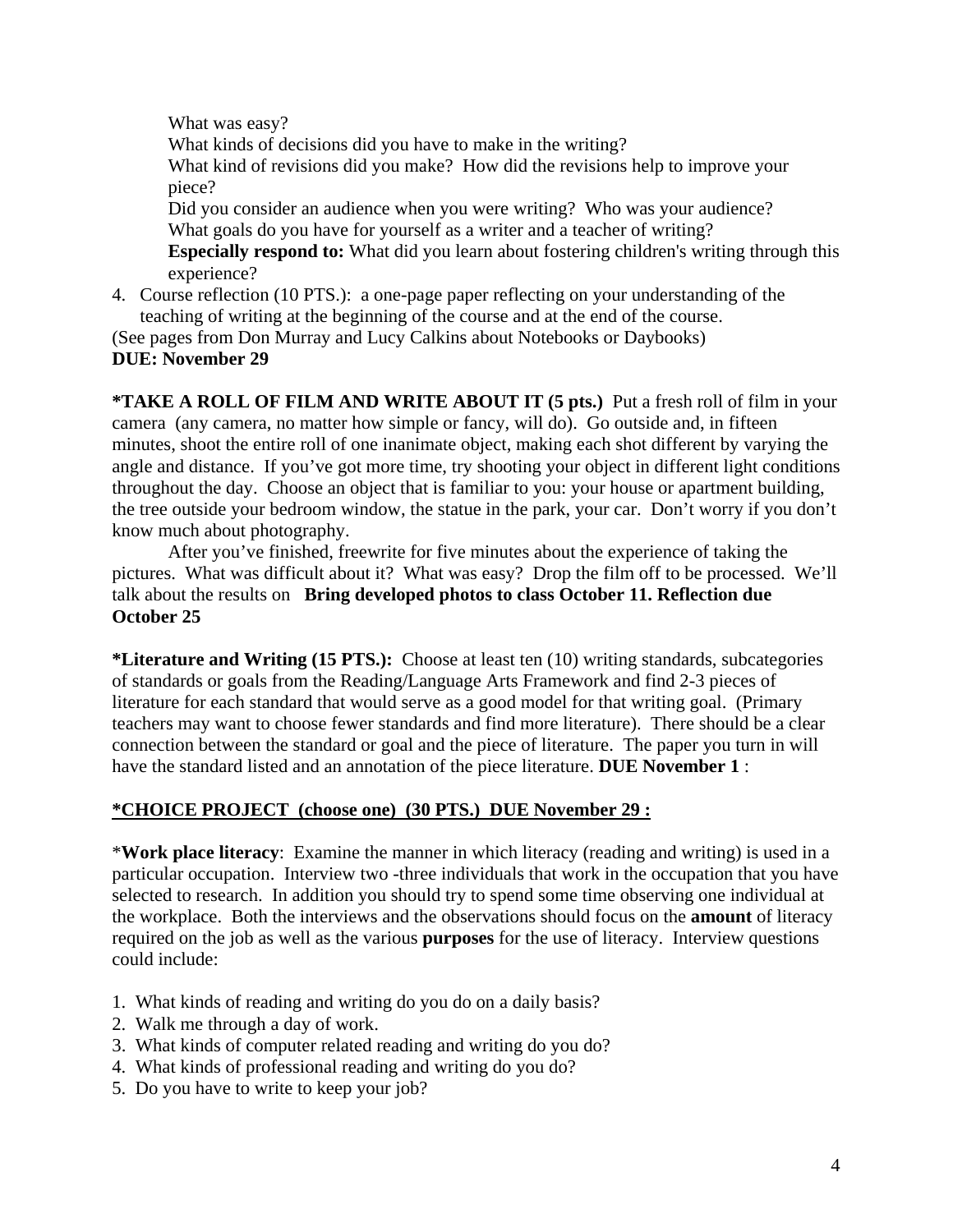- 6. Does any kind of promotion depend on writing?
- 7. Do you work with other kinds of non-print texts?
- 8. How are you evaluated? How do you evaluate others?
- 9. Do you write directions or safety policies or have to read them on the job?
- 10. What kinds of preparation with regard to writing was necessary for this job?

In analyzing and evaluating your data, you will identify patterns in the amount of literacy use and the various purposes for writing in the workplace.

Conclude your paper by describing the one most important thing you learned about workplace literacy or research from doing this paper. Suggested length: 5-8 double spaced pages.

**\*I-Search paper:** Choose a topic that **you are really interested** in. If you are planning a trip to Italy, research Italy. If someone in your family has an illness you want to know more about, research that. If you want to learn how to make soap, research it and make it. If you are getting ready to invest some money in stocks, research the stock market. Make it something you can use and want to know about.

Keep a notebook divided into **three sections**.

**Section one** is your notes about your process. Reflect on what you are doing and why. Keep it like a log or journal - informal - but try to keep track of the decisions you made along the way. (i.e. "I changed my topic because I couldn't find enough information.") **Section two** is your notes about what you find out. This is like the notecards we had to keep when we did research papers. You can keep them any way you choose, as long as you keep in them in one place. You may want organize your notes by topic as you collect them.

Section three is your resources. It is not necessary that everything is written down in APA format, but be sure you keep track of all the necessary information for your bibliography.

 You may present your information any way you choose: visually, a play, a song, a paper, a brochure, anything. (If you want to learn how to quilt – bring in your quilting) The second part of the assignment is to reflect on your process. How did you get started? What was difficult for you? What was easy? What kinds of decisions did you have to make in what kinds of information to present? How did you decide to organize your information? Did you consider an audience when you were researching? Who was your audience? If you can, compare your process to how you write a narrative piece of writing. How were they the same, how were they different? **Especially respond to:** What did you learn about fostering children's learning and writing of information?

## \***IN-DEPTH EVALUATION OF A SOFTWARE PROGRAM WHICH SUPPORTS**

**WRITING** for children and/or teachers. Check with me for some samples of guidelines or use existing guidelines from various organizations or create your own. You may wish to bring in the software to share when reviewing it for the class.. If you do wish to share a piece of software, please let me know in advance so that I can schedule the appropriate equipment. When evaluating, consider the appeal to children and/or teachers, accessibility , applicability (in what situations could you envision it being used) and overall quality. Suggested length: 3-6 typewritten pages.

**\*OBSERVATION OF ONE CHILD**: Observe and record one child's writing over at least a six-week period of time. Keep track of what the child chooses to write, drafts, conferences, etc.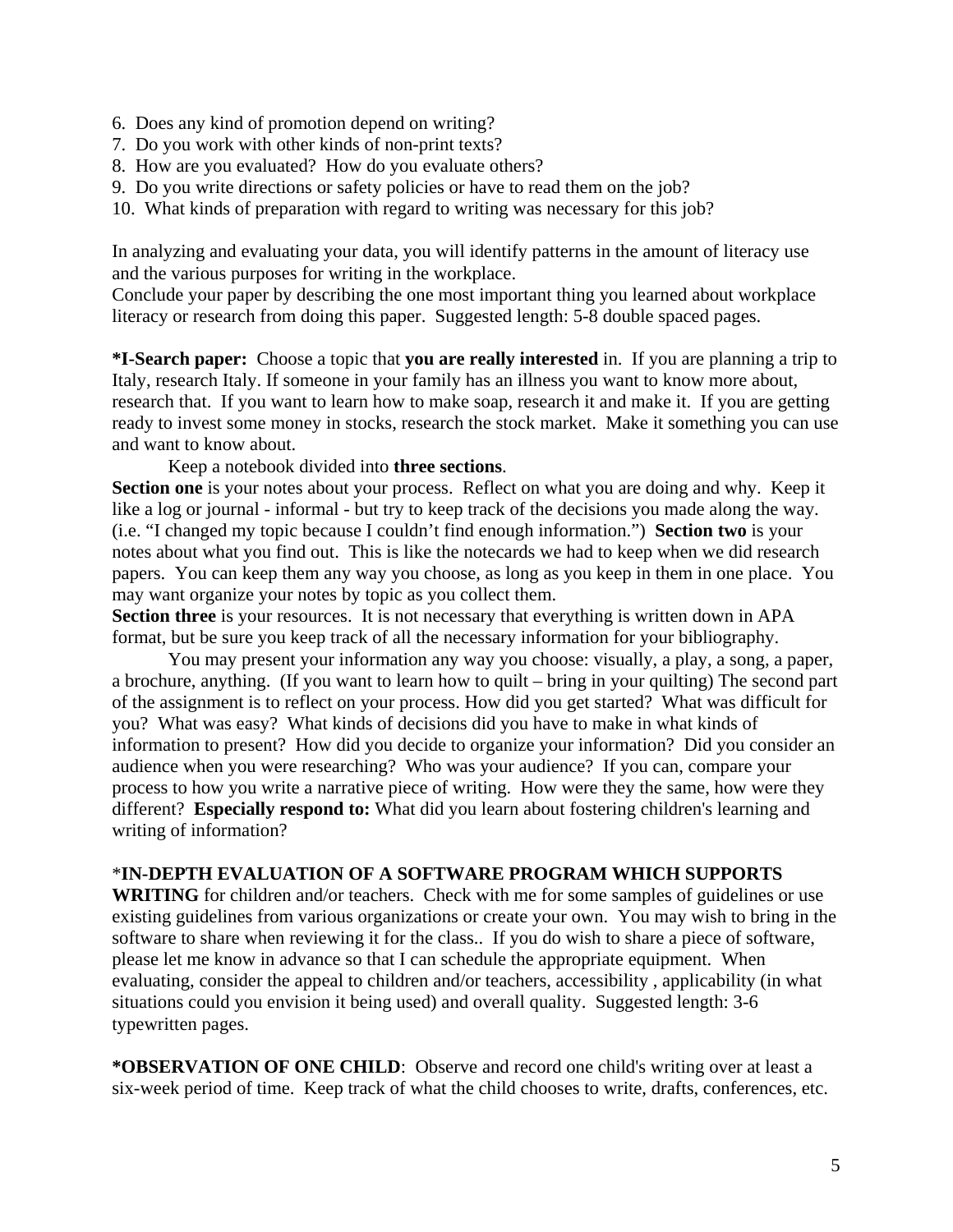You might also want to keep track of what the child reads and has read to him or her. Do you see any pattern in the child's writing challenges and triumphs? How does this child make decisions, solve problems? What does this reveal about the student's cognitive skills or development? What (if any) changes do you see? What goals did you set for this student? How did you support his or her in achieving them? What new goals do you have after the six week period? Write a 3-6 page typed paper of your observations and your interpretation of this child's writing abilities and needs. Be sure to attach any notes you collected to the end of the paper.

**\*WEB SITES**: Do an annotated bibliography of at least 20 web sites related to writing. Give the address of the web site and a description of what one might find there. Try to include who's sponsoring the site (if you can) so that we know if it is simply an advertisement, a personal web site or one from a professional organization. Please check these out yourself rather than simply copying them out of journals or the like and give your own opinion. Also include whether you think it is primarily an adult site (includes lesson plans, etc.) or whether it is appropriate for children as well.

**Research a Professional Writer's process**: Many professional writers (adult fiction, nonfiction, poets, children's writers, etc.) have written about their writing process: One writer's beginnings by Eudora Welty, Bird by bird by Anne Lamott, several books by Don Murray, Stephen King's book about his writing, I loved all your books even the pathetic ones by Mem Fox, and The writing life by Annie Dillard are some examples. Some writers have these kinds of reflections on their websites. Katherine Paterson has two books about writing for children: Gates of excellence and The spying heart. The Paris Review interviews writers all the time-old and new. I can recommend other writers and/or books if you need ideas. Some authors have written articles and in some instances an author's process has been studied and written about by an outsider. Choose a writer and investigate what they say about their writing process and writing in general. Avoid academic writers who are talking about writing research or an academic process. Find a writer you enjoy reading and see if you can find anything about that writer's process. Writers, young and old can learn a great deal by reading what professional writers say about writing. In a 3-5 page paper describe what you learned about this particular writer's process. How does the writer get started? How does s/he get ideas? What is difficult? What does he or she do when the writing is difficult? How does the writer make decisions? Does s/he have a routine, scheduled writing time? Are there particular tools s/he likes: pencil and yellow legal pads, computer, what? Does the writer start with an outline or general overview or "make it up as s/he goes along"? What could your students learn from this writer? Simply share the wisdom of this writer.

**Book Review:** Choose a professional book about writing. I have many suggestions if you need one. Also check out the Heinemann (Heinemann.com) and Stenhouse (Stenhouse.com) web sites for many good ideas. Read it and write a 2-4 page review. Give a brief summary of the book and include what you think would be most helpful to teachers of writing. Give a critical analysis: how well did the book accomplish what it set out to do. You can include quotes and examples from the book to illustrate your points or support them. Write a one-page summary of your review to share and hand out to the class.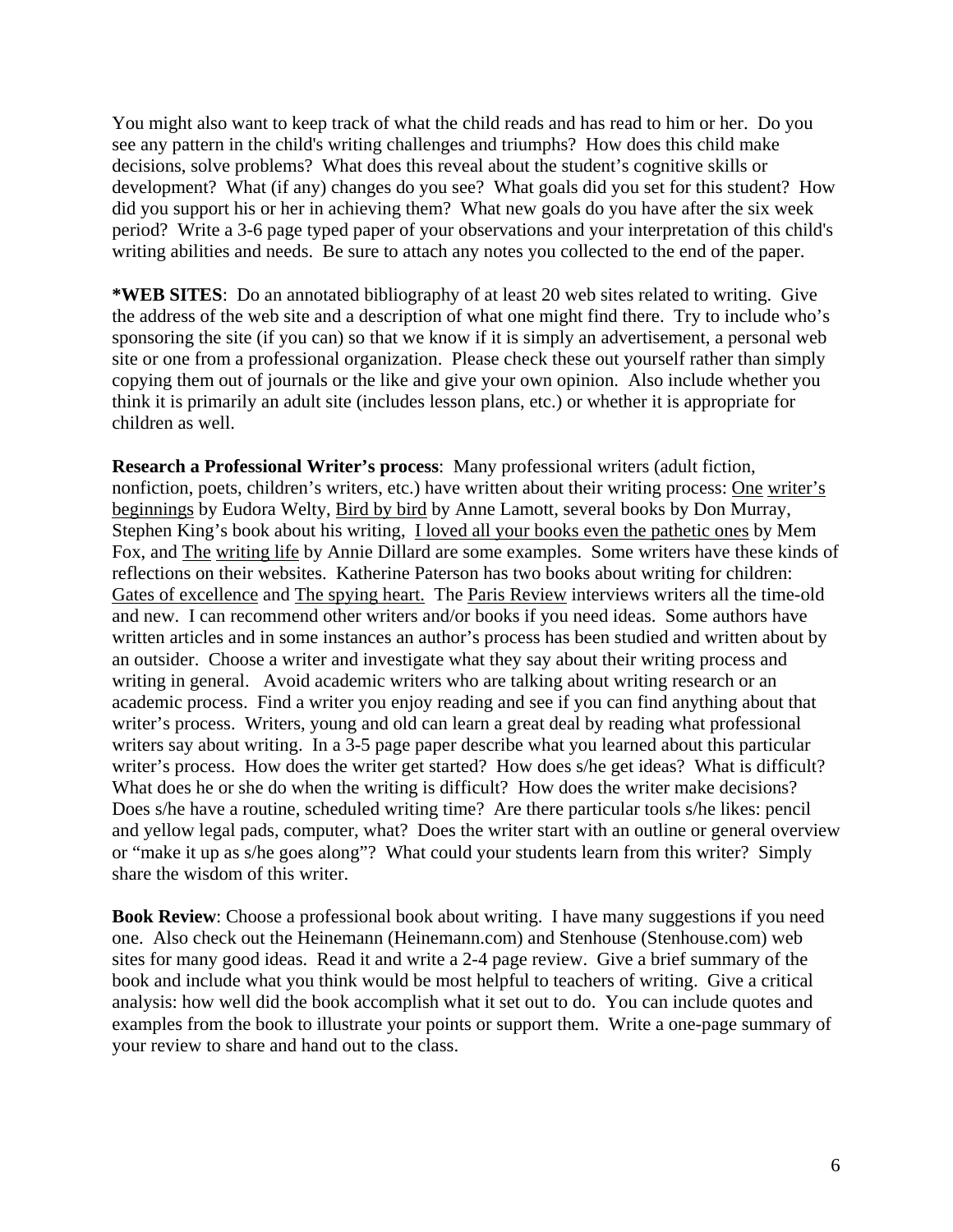**Author study**: Choose a children's author (fiction, nonfiction or poetry) and develop a unit of study (approximately 3-4 weeks about that author and what young authors can learn about writing from reading him or her. This unit should consist of an annotated bibliography of the books you would read together (read aloud or independently), information about the author, as well as explicit lessons on what this author has to teach about writing. This is not a literature unit, in which you discuss your responses to the literature. This should be a unit in which you respond to the author's writing: what does the author do effectively and how does he or she do it. You can outline what the weeks look like rather than write lesson plans for everyday. But it should be clear how your students will learn about writing from this author. Please be sure to indicate what grade level this unit addresses.

### **Schedule**:

| <b>Date</b>  | Topic(s)                                                                            | <b>Readings &amp; Assignments</b>                                                                                                                                                                                                                                                                                                                                                                                                |
|--------------|-------------------------------------------------------------------------------------|----------------------------------------------------------------------------------------------------------------------------------------------------------------------------------------------------------------------------------------------------------------------------------------------------------------------------------------------------------------------------------------------------------------------------------|
|              |                                                                                     | (These are due the date they appear beside)                                                                                                                                                                                                                                                                                                                                                                                      |
| August 30    | Introductions<br>Getting started                                                    |                                                                                                                                                                                                                                                                                                                                                                                                                                  |
| September 6  | Creating a community of<br>writers<br>Review writing process<br>Teachers as writers | •Graves, "Conditions for effective writing"<br>Stowell, L. "Why writing matters"<br>•Tompkins, pgs. 9-28<br>•Gillespie, "Becoming your own expert:<br>Teachers as writers"<br>•Kaufman, "Living a literate life, Revisited"<br>• Jester, J. "Remaining seated: Lessons learned<br>by writing"<br>Rief, L., "What's right with writing"<br>·Writer's Notebook articles<br>$\bullet$ Smith & Elley, chpt.6<br>Shoot a roll of film |
|              |                                                                                     | Get it developed                                                                                                                                                                                                                                                                                                                                                                                                                 |
| September 13 | Evaluation of writing<br>Process and product<br>measures                            | • Kendall & Khuon chpt. 3<br>•Spandel, "A quick walk through the world of<br>writing assessment"<br>•Gourley, "Why so many student essays miss the<br>mark"<br>•Christensen, L. "Moving beyond judgment. My<br>dirty little secret: I don't grade papers"<br>Kern, et al. "Less is more: Preparing students for<br>state writing assessments"<br>• "The rhetoric of prompts and assignments"                                     |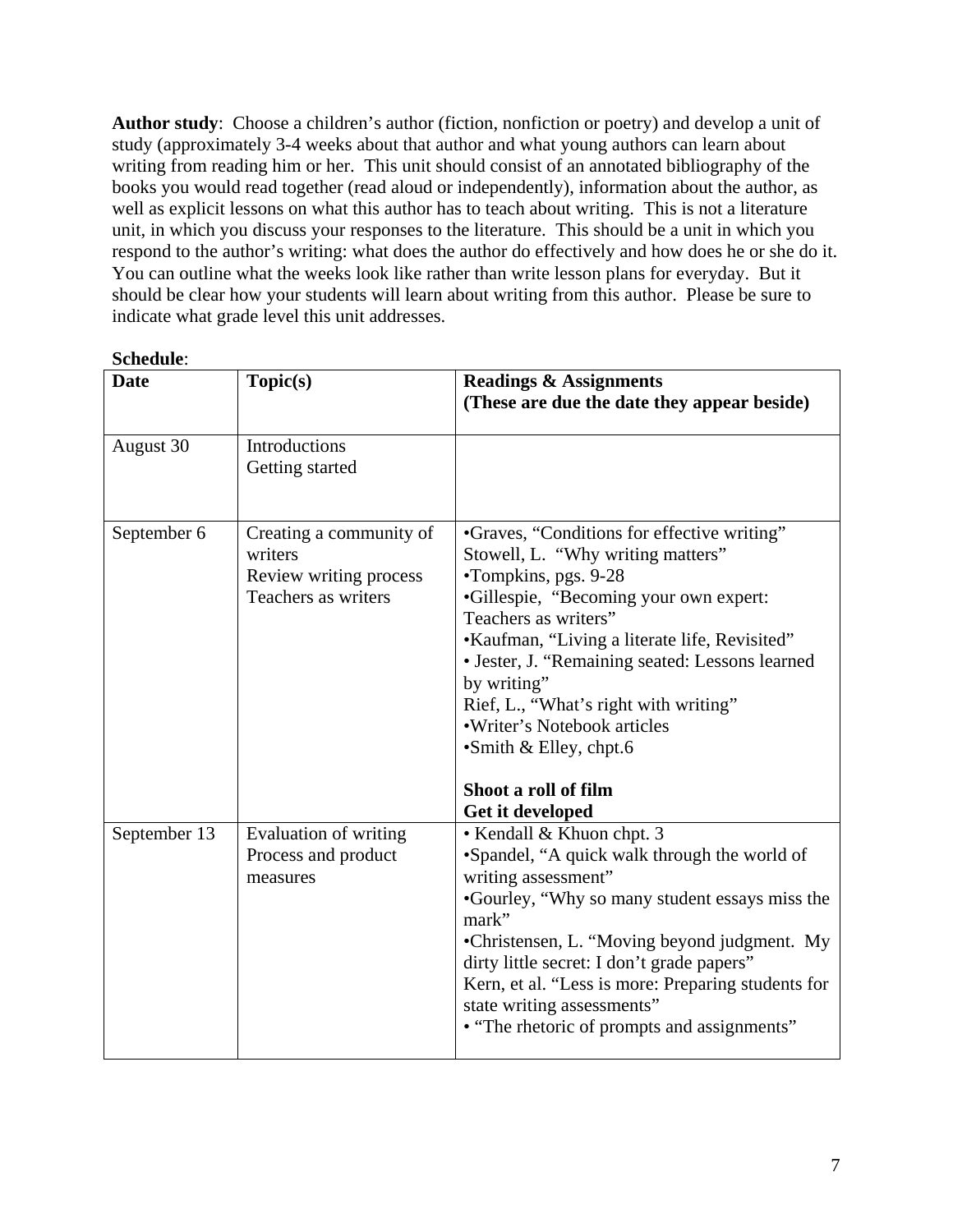| September 20 | <b>Beginning Writing</b><br><b>Writing Development</b><br>Early writing, Beginning<br>Writers | $\bullet$ Smith & Elley, chpt.2, 3, 4, 7<br>•"Evans, "Using nursery rhymes, jingles, songs<br>and poems as a way into writing"<br>Portalupi, J. "Learning to write: Honoring both<br>process and product".<br>•Tompkins, pgs. 28-40                                                                                                                                                                                                                                                                                                                                                                                                                  |
|--------------|-----------------------------------------------------------------------------------------------|------------------------------------------------------------------------------------------------------------------------------------------------------------------------------------------------------------------------------------------------------------------------------------------------------------------------------------------------------------------------------------------------------------------------------------------------------------------------------------------------------------------------------------------------------------------------------------------------------------------------------------------------------|
| September 27 | Spelling development<br>Teaching spelling in the<br>context of writing<br>Journals            | •Tompkins, pgs 113-133<br>• Smith & Elley, chpt. 12<br>.Wilde, "Teaching spelling through writing: Five<br>avenues"<br>•Giacobbe, "A letter to parents about invented<br>spelling"<br>•Turbill, "Developing a spelling conscience"<br><b>Choose one:</b><br>•"What I wish I'd known about teaching<br>spelling"<br>• Miller, "Spelling: From invention to strategies"<br>•Richards, "Taking the guesswork out of<br>spelling"<br>•Sipe, et al. "Supporting challenged spellers<br>•Rymer & Williams, "Wasn't that a spelling<br>word?':Spelling instruction and young children's<br>writing"<br><b>Journals:</b><br>•Coville, "Fishing for memories" |
| October 4    | Writing workshop                                                                              | • Tompkins, Chpt. 6.<br>$\cdot$ Ray, chpt.1, 2, 8<br>Kendall & Khuon, chpt. 2<br>Tompkins, pgs. 46-74<br>Chandler-Olcott, K. & D. Mahar, "A framework<br>for choosing topics for, with and by adolescent<br>writers".<br>•Schnieder, "No blood, guns or gays allowed!<br>The silencing of the elementary writer".<br>•Fisher, D. "Responding to students who<br>disclose the violence in their lives".<br>•Taylor, "Nancie Atwell's In the middle and the<br>ongoing transformation of the writing<br>workshop"<br>•Biggs, "Writing workshop: Linking schools and<br>families"                                                                       |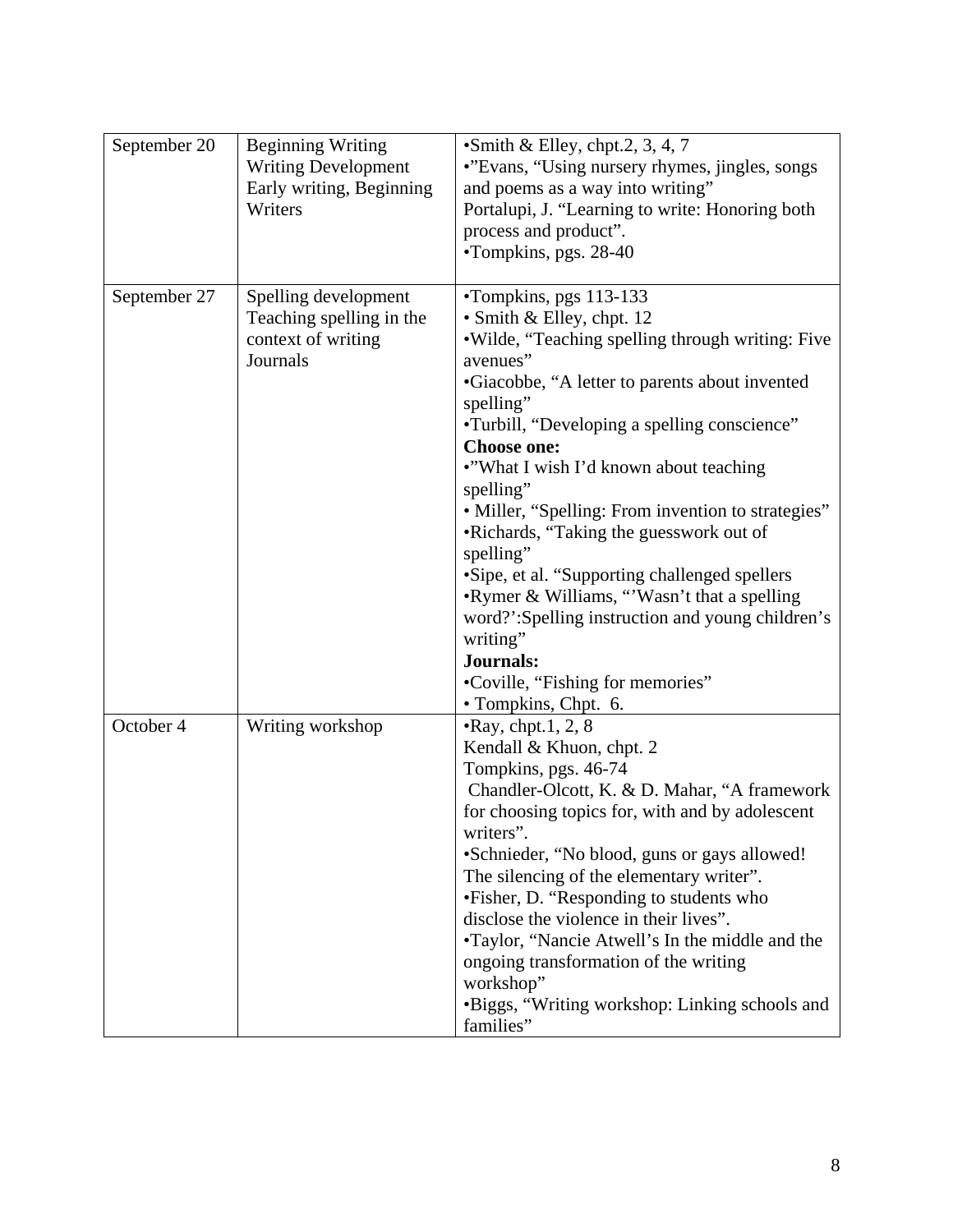| October 11 | Writing poetry                                                                               | •Tompkins, chpt. 12<br>• Stowell, "Poetry: Opening the door to writing"<br>• LaBonty & Reksten, "Inspiring struggling<br>writers with photography"                                                                                                                                                                                                                                                                                                                                                                                                                                                                                                                                                                                                                                                                             |
|------------|----------------------------------------------------------------------------------------------|--------------------------------------------------------------------------------------------------------------------------------------------------------------------------------------------------------------------------------------------------------------------------------------------------------------------------------------------------------------------------------------------------------------------------------------------------------------------------------------------------------------------------------------------------------------------------------------------------------------------------------------------------------------------------------------------------------------------------------------------------------------------------------------------------------------------------------|
|            |                                                                                              | Bring your developed pictures to class                                                                                                                                                                                                                                                                                                                                                                                                                                                                                                                                                                                                                                                                                                                                                                                         |
| October 18 | <b>Writing Description</b><br>Writing and Second<br>language learners                        | Writing sense jigsaw chapters 5 - 9<br>•Kenner, "A place to start from: Encouraging<br>bilingual children's writing"<br>• Fraquiz & De La Luz Reyes, "Crating inclusive<br>learning communities through ELA"<br>•Brock, "Serving English language learners:<br>Placing learners learning on center stage"<br>· Waldschmidt, "Alma's unfinished play:<br>bilingual playwriting in a summer school<br>program"                                                                                                                                                                                                                                                                                                                                                                                                                   |
| October 25 | <b>Writing Narrative</b>                                                                     | •Paulsen, "The way stories dance"<br>• Linebarger, "Tensing up: Moving from fluency<br>to flair"<br>•Tompkins, chpt. 11                                                                                                                                                                                                                                                                                                                                                                                                                                                                                                                                                                                                                                                                                                        |
|            |                                                                                              | <b>Reflection on photography due</b>                                                                                                                                                                                                                                                                                                                                                                                                                                                                                                                                                                                                                                                                                                                                                                                           |
| November 1 | Teaching revision<br><b>Writing Conferences</b><br>Responding to student<br>writing<br>Voice | • Smith & Elley, chpt. 9<br>Wood Ray, chpt. 14<br>Romano, T. "Writing with voice"<br>Glasswell, et al, "Four ways to work against<br>yourself when conferencing with struggling<br>writers"<br>Franklin, J. "Finding the Black Ninja Fish:<br>Revision and writing groups in the first grade".<br>• "Glasswell, et al "Working with William:<br>Teaching, learning, and the joint construction of<br>a struggling writer".<br>•Hamblin, "Voices in the Junior High School<br>Classroom: Lost and found"<br>• Denyer, J. & D. LaFleur, "The Elio<br>Conference: An analysis of a peer response<br>group".<br>Bardine, et al, "Beyond the red pen: Clarifying<br>our role in the response process"<br>Noskin, "Teaching writing in the high school:<br>Fifteen years in the making"<br><b>LITERATURE &amp; WRITING PAPER DUE</b> |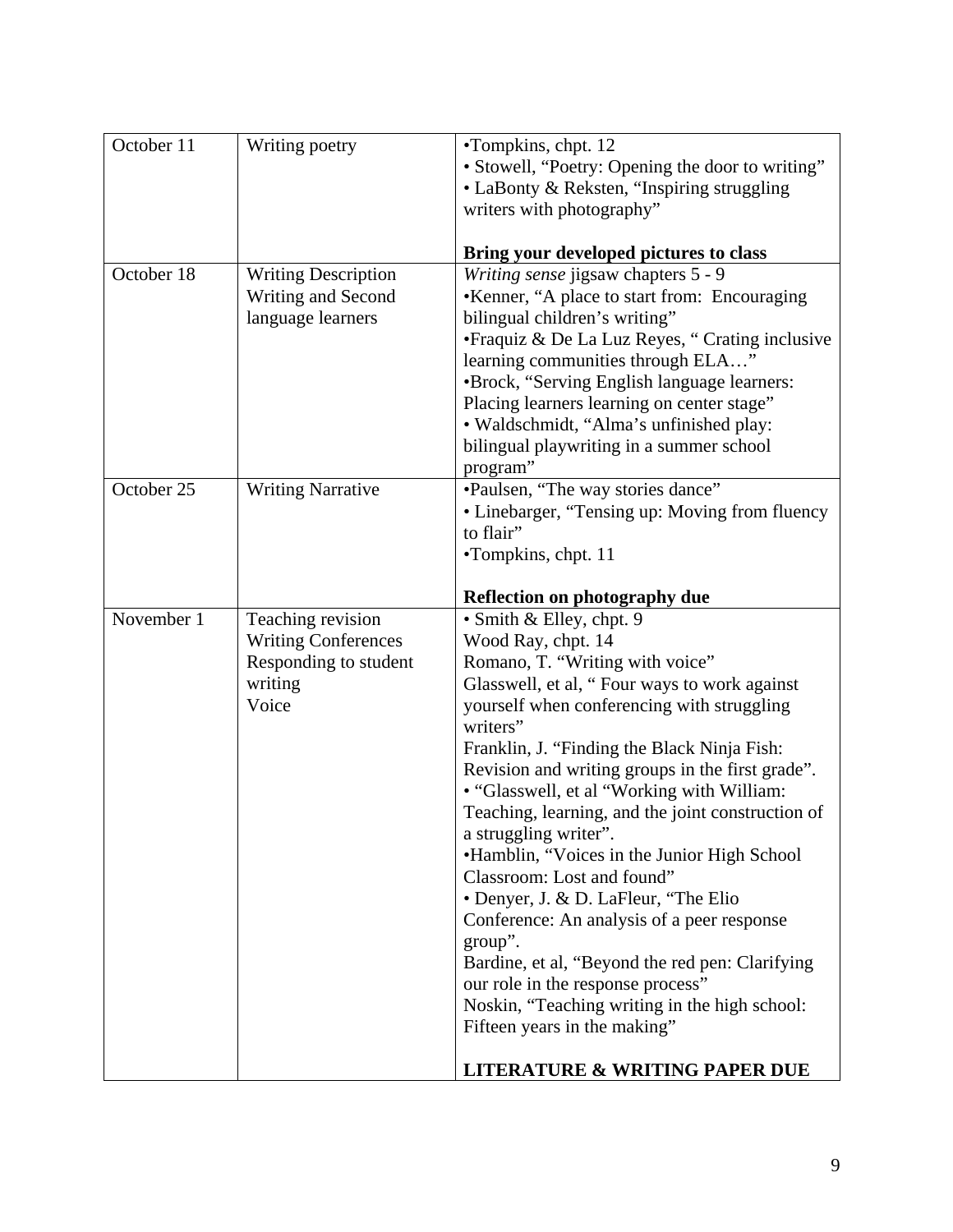| November 8  | Balancing process and<br>direct explicit instruction<br>Teaching grammar and<br>conventions in the context<br>of writing<br>Writer's tools<br>Sentence combining<br>Proofreading and Editing | •Tompkins, chpt. 3<br>Smith & Elley, chpt. 5<br>•Casey & Hemenway, "Structure and freedom:<br>Achieving a balanced writing curriculum"<br>Wiley, "The popularity of formulaic writing (and<br>why we need to resist)"<br>•Noden, "Image grammar: Painting images with<br>grammatical structures"<br>•Patterson, "Just the facts: Research and theory<br>about grammar instruction"<br>Anderson, J. "Zooming in and zooming out:<br>Putting grammar in context into context".<br>LIndblom, K. and P. Dunn, "Analyzing grammar<br>rants: An Alternative to traditional grammar<br>instruction".<br>Smith & Elley, chpt. 11 |
|-------------|----------------------------------------------------------------------------------------------------------------------------------------------------------------------------------------------|--------------------------------------------------------------------------------------------------------------------------------------------------------------------------------------------------------------------------------------------------------------------------------------------------------------------------------------------------------------------------------------------------------------------------------------------------------------------------------------------------------------------------------------------------------------------------------------------------------------------------|
| November 15 | Writing Exposition,<br>Reports, Persuasion<br>Biography and<br>Autobiography and letters<br>Writing across the<br>curriculum                                                                 | •Tompkins, chpts. 9, 10, 13<br>Smith & Elley, chpt. 10<br>• Fox, T. Linking genre to standards and equity"<br>• Wray & Lewis, "Developing nonfiction<br>writing: Beyond writing frames<br>•Burke "Caught in the web: Reading the<br>internet"                                                                                                                                                                                                                                                                                                                                                                            |
| November 22 | Reading and writing<br>connection<br>Literature as models of<br>writing                                                                                                                      | •Thomas, "Mining for gems: The making of<br>readers and writers"<br>• Kendall & Khuon chpt. 4<br><b>CHOICE PROJECTS DUE</b>                                                                                                                                                                                                                                                                                                                                                                                                                                                                                              |
| Nov. 29     | Evaluating writing<br>Creating rubrics<br>portfolios                                                                                                                                         | •Tompkins, chpt. 5<br>Wood Ray chpt. 17<br>Smith & Elley, chpts. $14,15$<br>•Dudley, "Speaking my mind"<br>Ruhana, "Portfolios that make a difference: A<br>four year journey"<br>Teaching as metaphor<br><b>Writer's Notebook DUE</b>                                                                                                                                                                                                                                                                                                                                                                                   |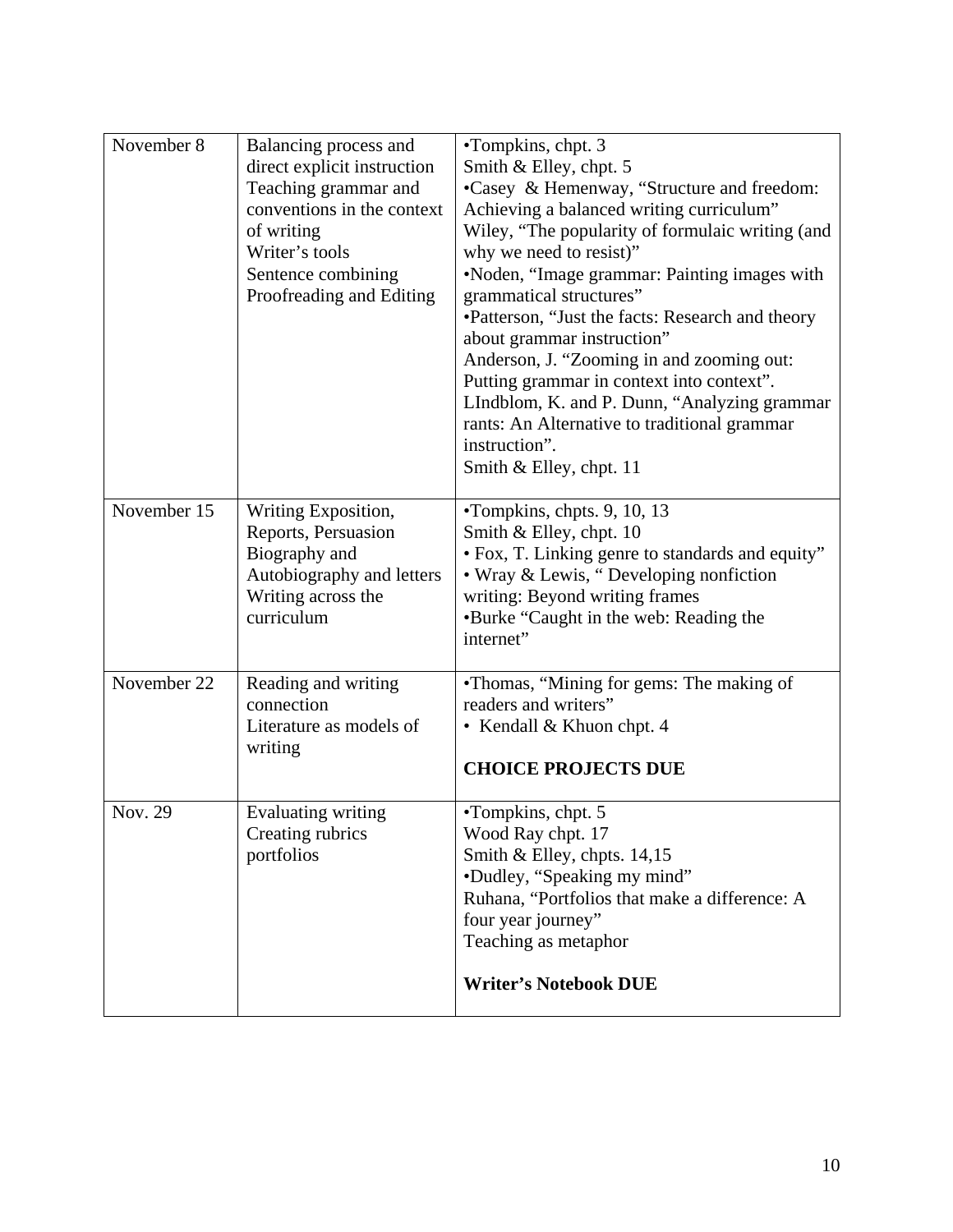| December 6 | Making writing public                      | • Wood Ray chpt. 15<br>•Gillis & Johnson, "Metaphor as renewal: Re-<br>Imagining our professional selves."<br>•Rubenstein, "Words made public/Voices made<br>powerful"<br>•Lee, "Getting in line to publish"<br>•Putnam, "Authentic writing using online"<br>resources: Selling our words in the community"<br>•Nelson, "Warriors with words: Toward a post-<br>Columbine writing curriculum" |
|------------|--------------------------------------------|-----------------------------------------------------------------------------------------------------------------------------------------------------------------------------------------------------------------------------------------------------------------------------------------------------------------------------------------------------------------------------------------------|
|            | Graves, D. "Build energy with colleagues". |                                                                                                                                                                                                                                                                                                                                                                                               |